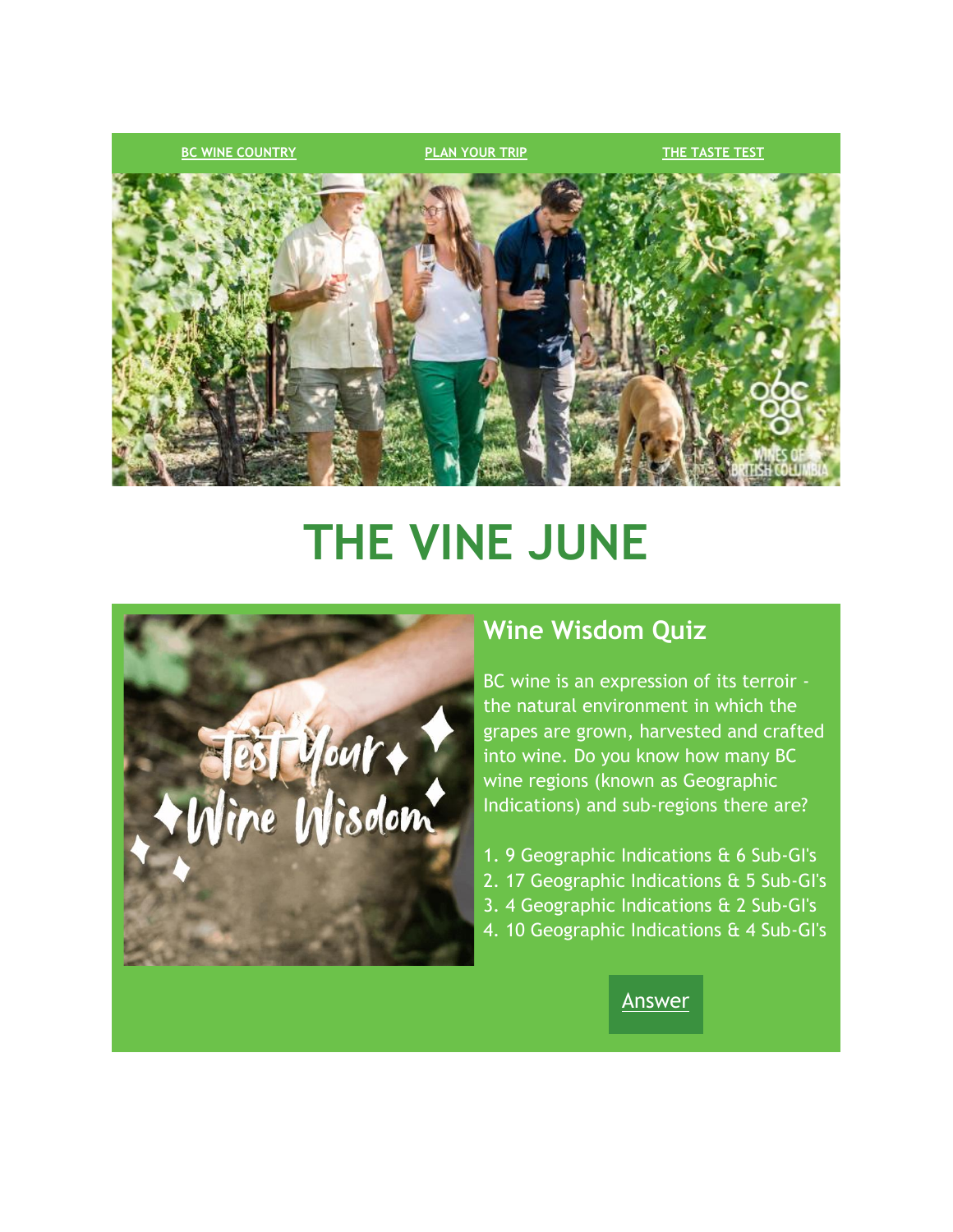

# **Shane Chartrand Speaks To Indigenous Peoples Day**

BC Sommelier Eliana Bray speaks with Chef Shane Chartrand about National Indigenous History Month, his book tawâw: Progressive Indigenous Cuisine, culinary inspiration and BC wine. Discover some of his unique and delicious recipes here too!

#### **Read The Blog**



# **Roasted Squash With Cinnamon & Honey**

Try Indigenous Chef Shane Chartrand's unique and delicious roasted squash recipe paired with BC Pinot Gris or Pinot Noir. Pairings by Indigenous BC Sommelier Eliana Bray, enjoy!

[Recipe](https://click.winesofbc.winebc.com/?qs=d1cdae2db366afc7c6ec5b4c51b473acce8457df23dc89a977f0299d5952d6ece5a629fbff679240693cc57dfa3845f71d469e3baf4bf400)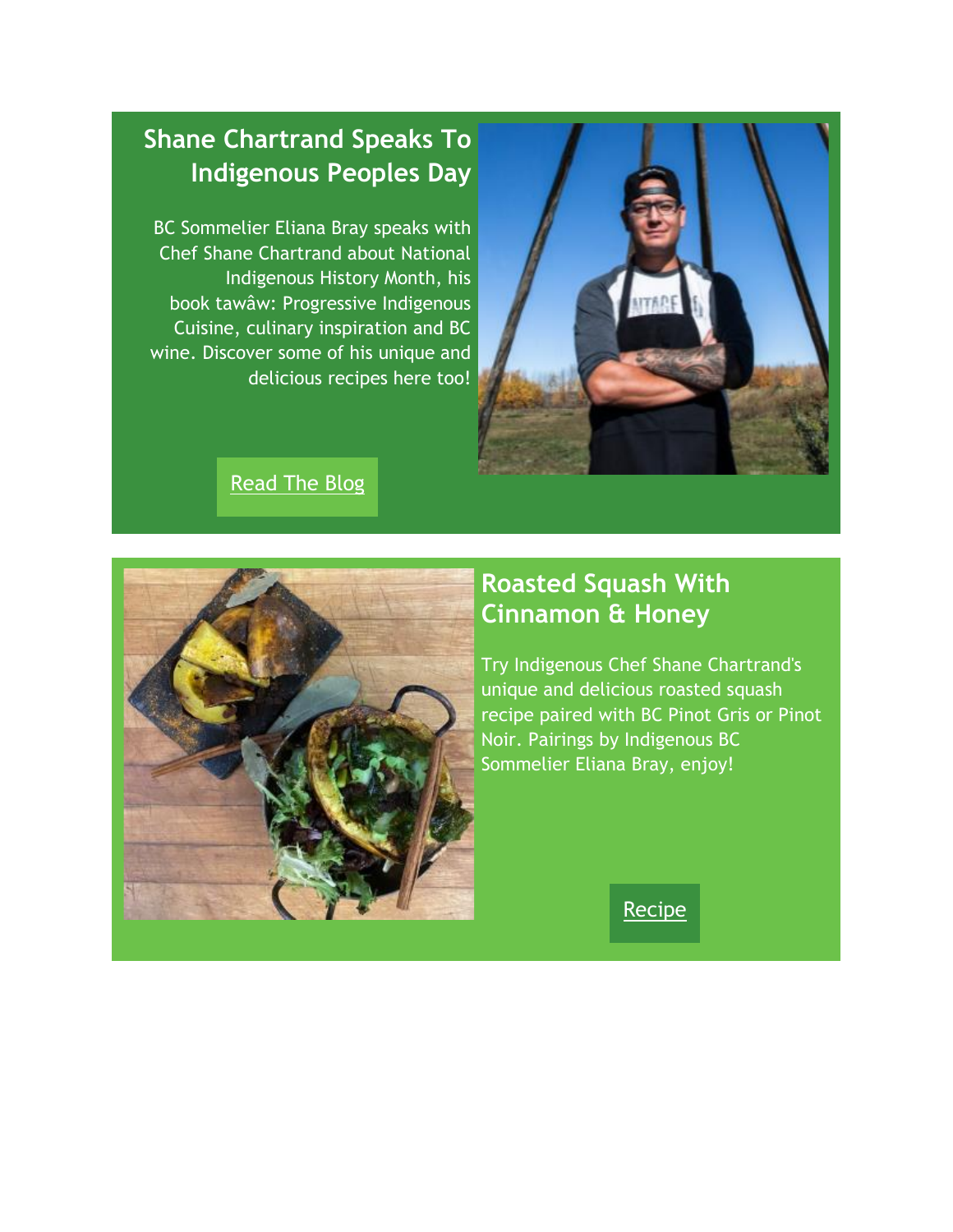# **POUR**<br>**MORE BC** and Event ß ŀ,

#### **#POURMOREBC**

There's still time to visit your favourite local restaurants offering savoury BC cuisine and delightful BC wine. Use the Wines of BC Explorer App to easily locate nearby particiapting #PourMoreBC restaurants offering BC wine & food features and specials, 100% BC wine lists and more. New restaurants being added daily!

Restaurants Near Me



## **Wine Events Near You**

The sunshine is here and so is Happy Hour at Grizzli WInery, Live Music at Off The Grid Organic Winery, Art in the Park, Splendor in the Grass at Kitsch and SO much more!

Visit the WineBC Events Calendar to discover what is happening near you. New events added often!